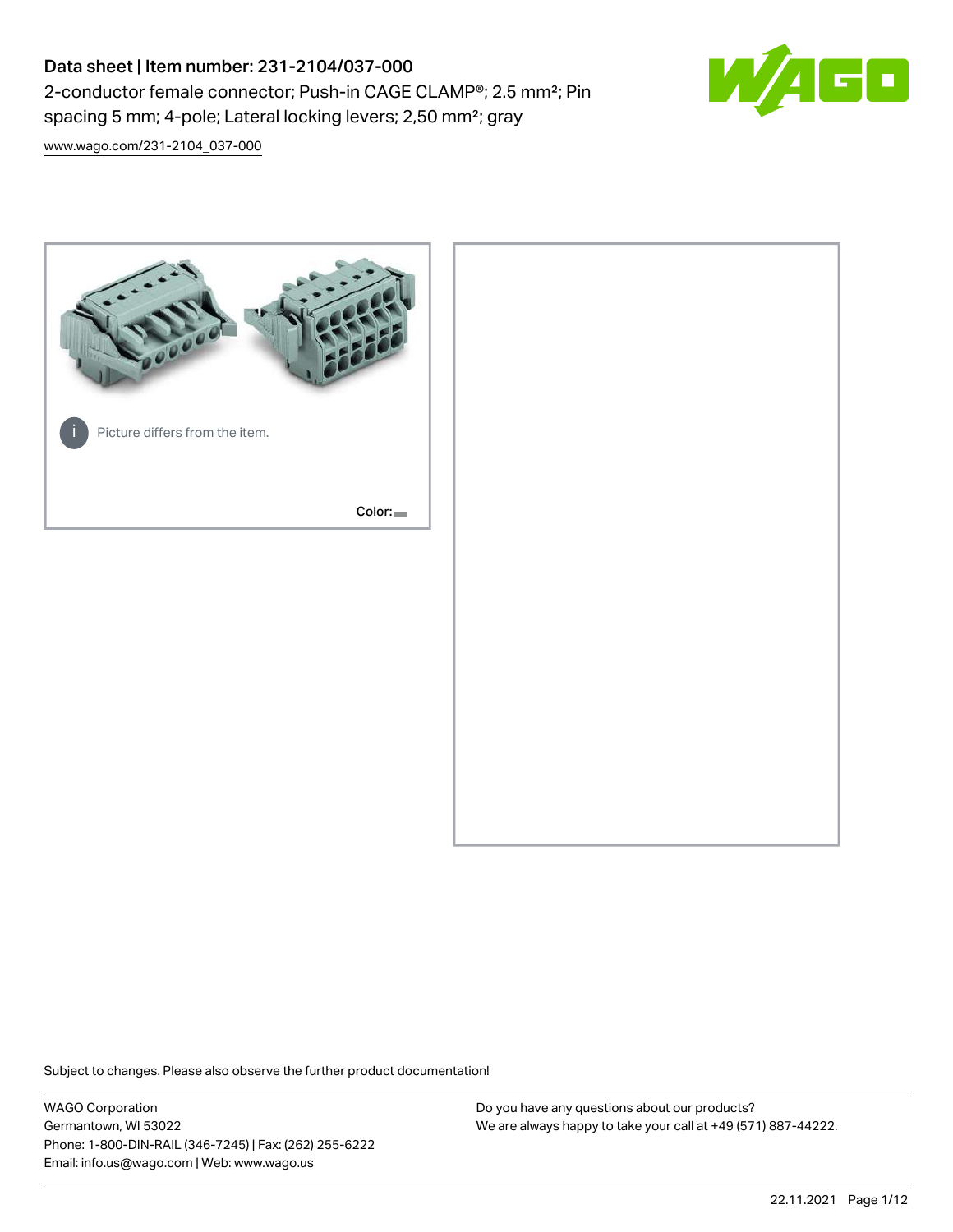

Dimensions in mm

 $L =$  (pole no.  $-2$ ) x pin spacing + 10 mm

#### Item description

- **Universal connection for all conductor types**
- **Two conductor entries per pole**
- $\blacksquare$ For looping through power or data buses
- $\blacksquare$ Bus connection is retained, even when unmated
- $\blacksquare$ Push-in termination of solid and ferruled conductors
- $\blacksquare$ With coding fingers

Subject to changes. Please also observe the further product documentation! Data

WAGO Corporation Germantown, WI 53022 Phone: 1-800-DIN-RAIL (346-7245) | Fax: (262) 255-6222 Email: info.us@wago.com | Web: www.wago.us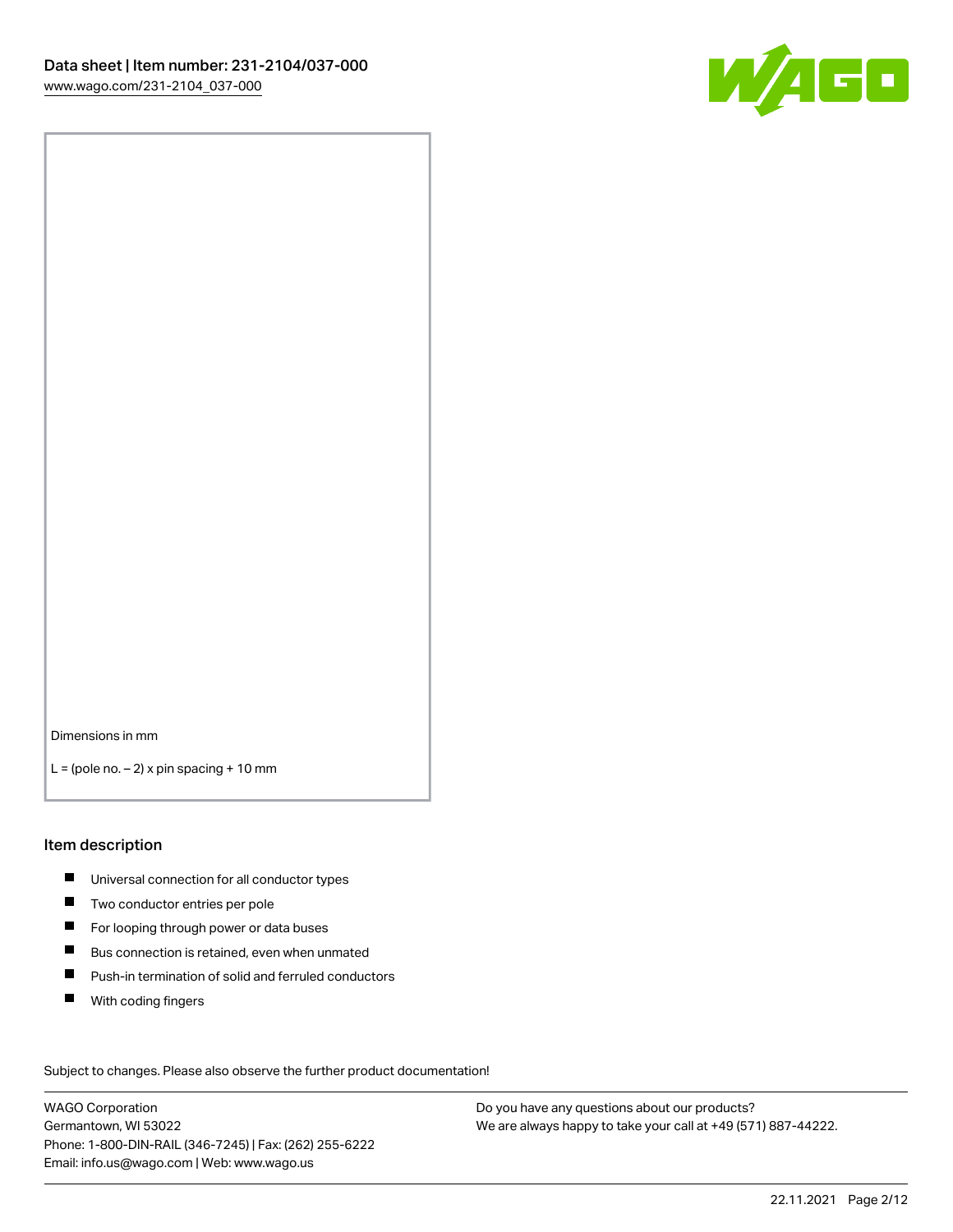

## Data Notes

| Safety information 1 | The MCS-MULTI CONNECTION SYSTEM includes connectors<br>without breaking capacity in accordance with DIN EN 61984. When<br>used as intended, these connectors must not be connected<br>/disconnected when live or under load. The circuit design should<br>ensure header pins, which can be touched, are not live when<br>unmated. |
|----------------------|-----------------------------------------------------------------------------------------------------------------------------------------------------------------------------------------------------------------------------------------------------------------------------------------------------------------------------------|
| Variants:            | Gold-plated or partially gold-plated contact surfaces<br>Other versions (or variants) can be requested from WAGO Sales or<br>configured at https://configurator.wago.com/                                                                                                                                                         |

### Electrical data

## IEC Approvals

| Ratings per                 | IEC/EN 60664-1                                                        |
|-----------------------------|-----------------------------------------------------------------------|
| Rated voltage (III / 3)     | 320 V                                                                 |
| Rated surge voltage (III/3) | 4 <sub>k</sub> V                                                      |
| Rated voltage (III/2)       | 320 V                                                                 |
| Rated surge voltage (III/2) | 4 <sub>k</sub> V                                                      |
| Nominal voltage (II/2)      | 630 V                                                                 |
| Rated surge voltage (II/2)  | 4 <sub>k</sub> V                                                      |
| Rated current               | 16A                                                                   |
| Legend (ratings)            | $(III / 2)$ $\triangle$ Overvoltage category III / Pollution degree 2 |

### UL Approvals

| Approvals per                  | UL 1059 |
|--------------------------------|---------|
| Rated voltage UL (Use Group B) | 300 V   |
| Rated current UL (Use Group B) | 20 A    |
| Rated voltage UL (Use Group D) | 300 V   |
| Rated current UL (Use Group D) | 10 A    |

## Ratings per UL

| Rated voltage UL 1977 | 600 V |
|-----------------------|-------|
| Rated current UL 1977 | nn.   |

#### CSA Approvals

Approvals per CSA

Subject to changes. Please also observe the further product documentation!

| <b>WAGO Corporation</b>                                | Do you have any questions about our products?                 |
|--------------------------------------------------------|---------------------------------------------------------------|
| Germantown, WI 53022                                   | We are always happy to take your call at +49 (571) 887-44222. |
| Phone: 1-800-DIN-RAIL (346-7245)   Fax: (262) 255-6222 |                                                               |
| Email: info.us@wago.com   Web: www.wago.us             |                                                               |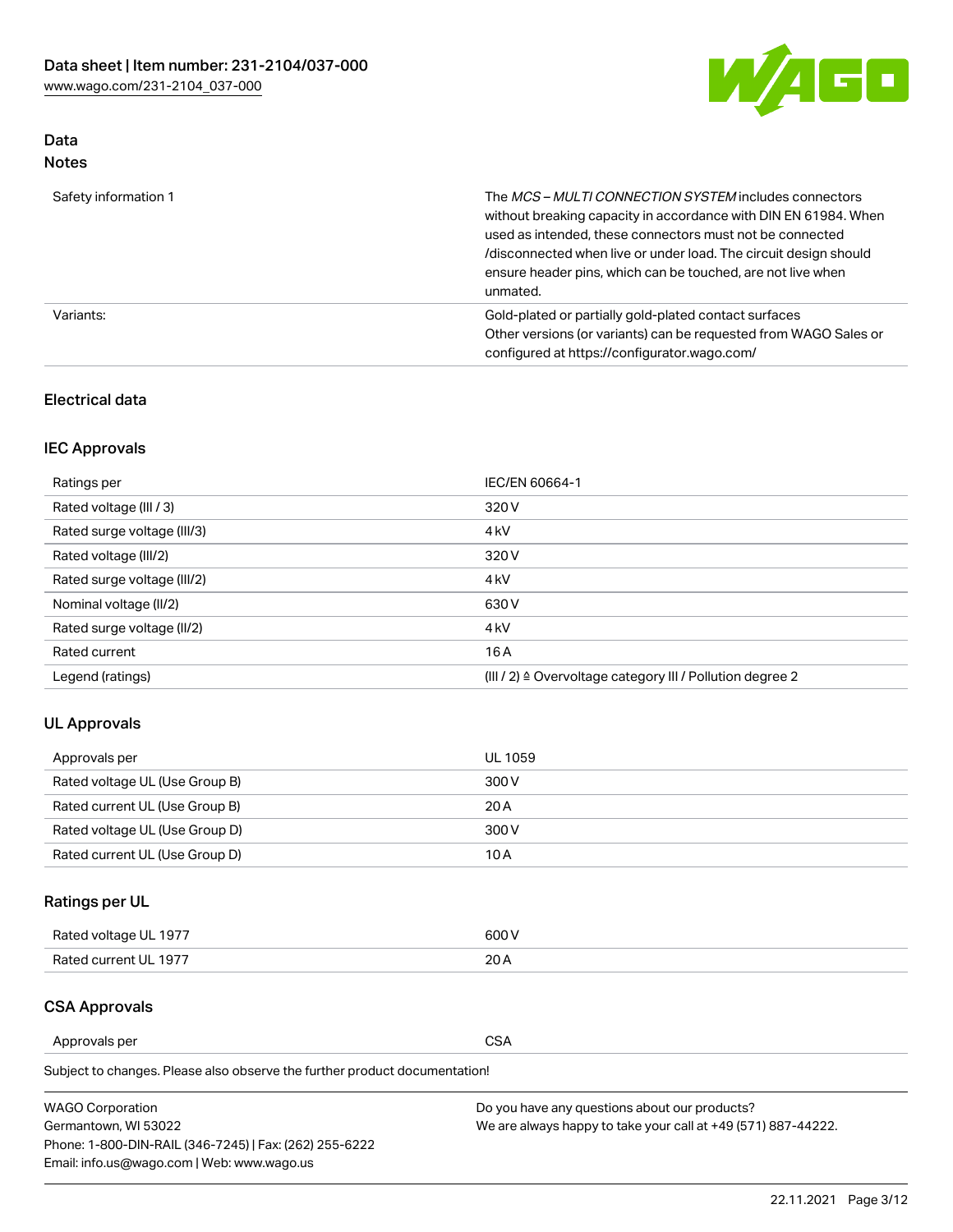[www.wago.com/231-2104\\_037-000](http://www.wago.com/231-2104_037-000)



| Rated voltage CSA (Use Group B) | 300 V |
|---------------------------------|-------|
| Rated current CSA (Use Group B) | 15 A  |
| Rated voltage CSA (Use Group D) | 300 V |
| Rated current CSA (Use Group D) | 10 A  |

### Connection data

| Total number of connection points | o |
|-----------------------------------|---|
| Total number of potentials        | 4 |
| Number of connection types        |   |
| Number of levels                  |   |

#### Connection 1

| Connection technology |  |
|-----------------------|--|
|-----------------------|--|

| Connection technology                             | Push-in CAGE CLAMP®                   |
|---------------------------------------------------|---------------------------------------|
| Actuation type                                    | Operating tool                        |
| Solid conductor                                   | $0.22.5$ mm <sup>2</sup> / 24  12 AWG |
| Fine-stranded conductor                           | $0.22.5$ mm <sup>2</sup> / 24  12 AWG |
| Fine-stranded conductor; with insulated ferrule   | $0.251.5$ mm <sup>2</sup>             |
| Fine-stranded conductor; with uninsulated ferrule | $0.252.5$ mm <sup>2</sup>             |
| Strip length                                      | $910$ mm / 0.35  0.39 inch            |
| Number of poles                                   | 4                                     |
| Conductor entry direction to mating direction     | 0°                                    |

### Physical data

| Pin spacing | 5 mm / 0.197 inch     |
|-------------|-----------------------|
| Width       | 36.55 mm / 1.439 inch |
| Height      | 20.8 mm / 0.819 inch  |
| Depth       | 29.8 mm / 1.173 inch  |

## Plug-in connection

| Contact type (pluggable connector) | Female connector/socket |
|------------------------------------|-------------------------|
| Connector (connection type)        | for conductor           |
| Mismating protection               | No.                     |
| Locking of plug-in connection      | locking lever           |

## Material data

Color and the color of the color of the color of the color of the color of the color of the color of the color

Subject to changes. Please also observe the further product documentation! Material group I

| <b>WAGO Corporation</b>                                | Do you have any questions about our products?                 |
|--------------------------------------------------------|---------------------------------------------------------------|
| Germantown, WI 53022                                   | We are always happy to take your call at +49 (571) 887-44222. |
| Phone: 1-800-DIN-RAIL (346-7245)   Fax: (262) 255-6222 |                                                               |
| Email: info.us@wago.com   Web: www.wago.us             |                                                               |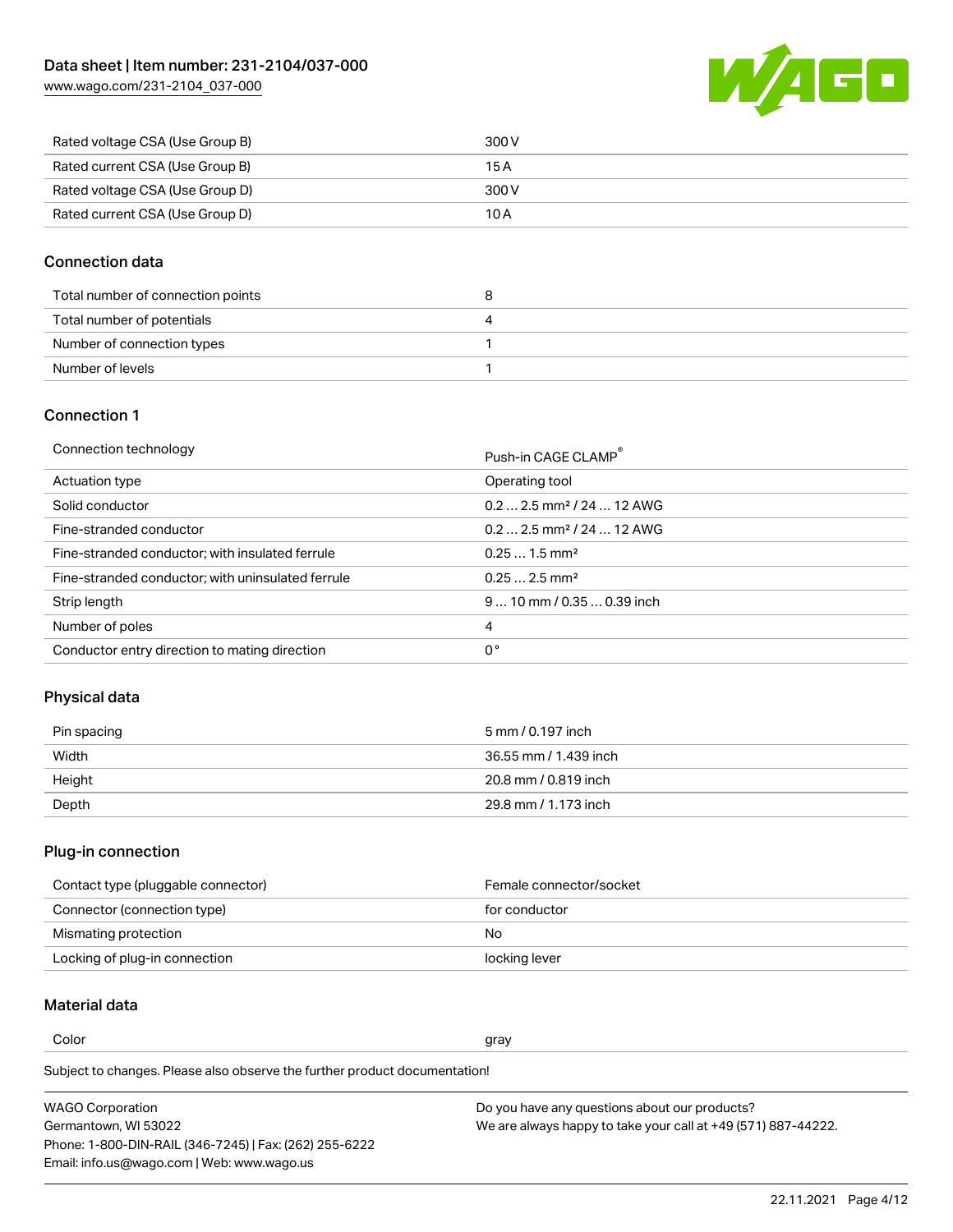[www.wago.com/231-2104\\_037-000](http://www.wago.com/231-2104_037-000)



| Material group              |                                   |
|-----------------------------|-----------------------------------|
| Insulation material         | Polyamide (PA66)                  |
| Flammability class per UL94 | V0                                |
| Clamping spring material    | Chrome nickel spring steel (CrNi) |
| Contact material            | Copper alloy                      |
| Contact plating             | tin-plated                        |
| Fire load                   | $0.192$ MJ                        |
| Weight                      | 10.5 <sub>g</sub>                 |
|                             |                                   |

### Environmental requirements

| Limit temperature range | $-60+85 °C$ |  |
|-------------------------|-------------|--|
|-------------------------|-------------|--|

#### Commercial data

| Product Group         | 3 (Multi Conn. System) |
|-----------------------|------------------------|
| PU (SPU)              | 50 Stück               |
| Packaging type        | box                    |
| Country of origin     | PL                     |
| <b>GTIN</b>           | 4044918562973          |
| Customs tariff number | 8536694040             |

#### Approvals / Certificates

#### Country specific Approvals

|      |                          |                                 | Certificate |
|------|--------------------------|---------------------------------|-------------|
| Logo | Approval                 | <b>Additional Approval Text</b> | name        |
|      | CВ                       | IEC 61984                       | NL-39756    |
|      | DEKRA Certification B.V. |                                 |             |

#### Ship Approvals

| Logo | Approval                                                | <b>Additional Approval Text</b> | Certificate<br>name                |
|------|---------------------------------------------------------|---------------------------------|------------------------------------|
| ABS  | <b>ABS</b><br>American Bureau of Shipping               | $\overline{\phantom{0}}$        | $19 -$<br>HG1869876-<br><b>PDA</b> |
|      | <b>DNV GL</b><br>Det Norske Veritas, Germanischer Lloyd | $\overline{\phantom{0}}$        | TAE000016Z                         |

| UL-Approvals                                                                          |                                                                            |                                               |             |
|---------------------------------------------------------------------------------------|----------------------------------------------------------------------------|-----------------------------------------------|-------------|
|                                                                                       |                                                                            |                                               | Certificate |
| Logo                                                                                  | Approval                                                                   | Additional Approval Text                      | name        |
|                                                                                       | Subject to changes. Please also observe the further product documentation! |                                               |             |
| <b>WAGO Corporation</b>                                                               |                                                                            | Do you have any questions about our products? |             |
| We are always happy to take your call at +49 (571) 887-44222.<br>Germantown, WI 53022 |                                                                            |                                               |             |
|                                                                                       | Phone: 1-800-DIN-RAIL (346-7245)   Fax: (262) 255-6222                     |                                               |             |
|                                                                                       | Email: info.us@wago.com   Web: www.wago.us                                 |                                               |             |

22.11.2021 Page 5/12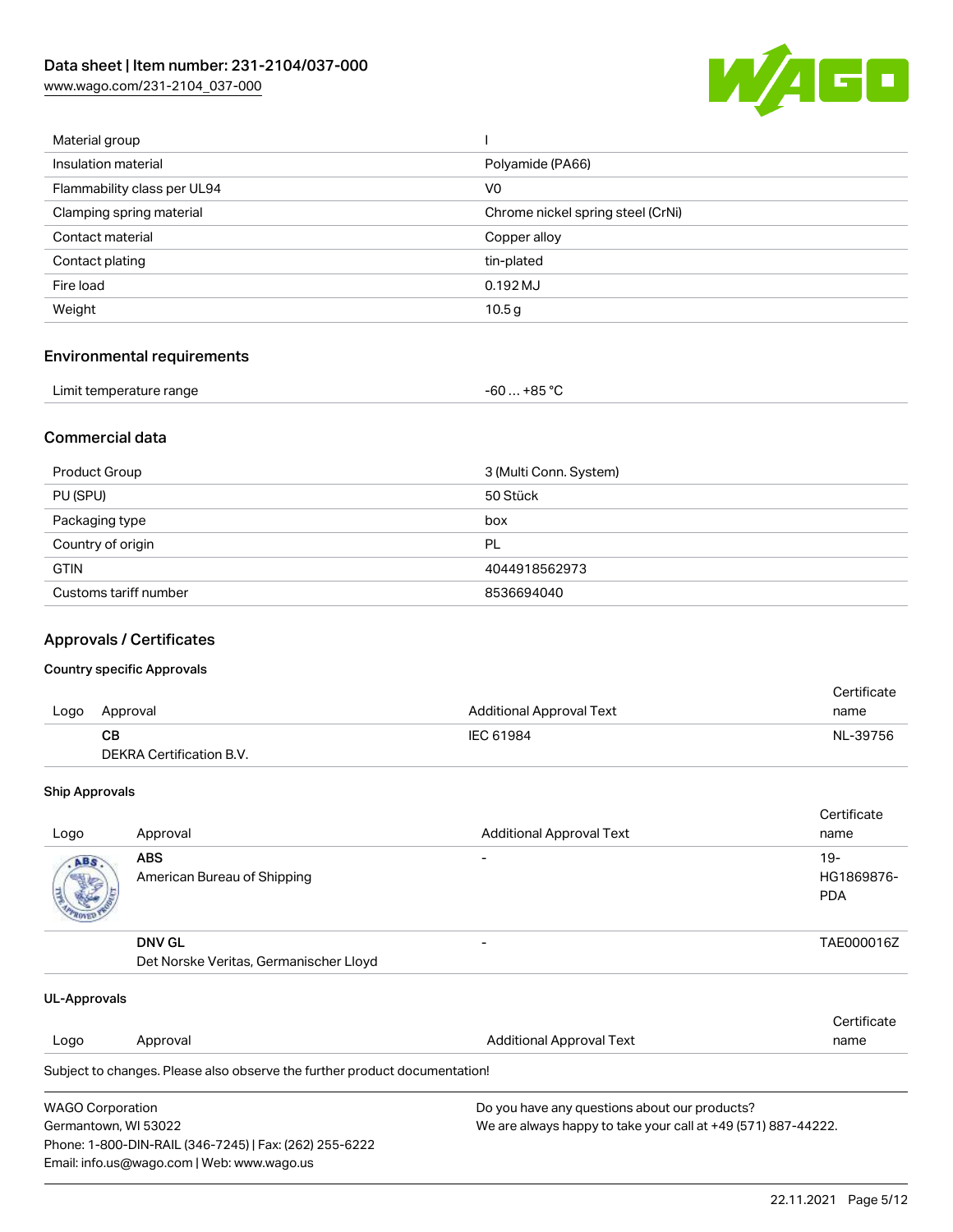Email: info.us@wago.com | Web: www.wago.us



|                                                                     | UL<br>Underwriters Laboratories Inc.                                                                                       | <b>UL 1059</b>                                                                                                 | E45172                       |
|---------------------------------------------------------------------|----------------------------------------------------------------------------------------------------------------------------|----------------------------------------------------------------------------------------------------------------|------------------------------|
|                                                                     | <b>UL</b><br>Underwriters Laboratories Inc.                                                                                | <b>UL 1977</b>                                                                                                 | E45171                       |
| Counterpart                                                         |                                                                                                                            |                                                                                                                |                              |
|                                                                     | Item no.231-604<br>Male connector; 4-pole; Pin spacing 5 mm; gray                                                          |                                                                                                                | www.wago.com/231-604         |
|                                                                     | Item no.231-134/001-000<br>Male header; 4-pole; THT; 1.0 x 1.0 mm solder pin; straight; pin spacing 5 mm; gray             |                                                                                                                | www.wago.com/231-134/001-000 |
|                                                                     | Item no.231-434/001-000<br>Male header; 4-pole; THT; 1.0 x 1.0 mm solder pin; angled; pin spacing 5 mm; gray               |                                                                                                                | www.wago.com/231-434/001-000 |
| <b>Optional accessories</b><br>Insulations stops<br>Insulation stop |                                                                                                                            |                                                                                                                |                              |
|                                                                     | Item no.: 231-672<br>Insulation stop; 0.75 - 1 mm <sup>2</sup> ; dark gray                                                 |                                                                                                                | www.wago.com/231-672         |
| icce                                                                | Item no.: 231-670<br>Insulation stop; 0.08-0.2 mm <sup>2</sup> / 0.2 mm <sup>2</sup> "s"; white                            |                                                                                                                | www.wago.com/231-670         |
|                                                                     | Item no.: 231-671<br>Insulation stop; 0.25 - 0.5 mm <sup>2</sup> ; light gray                                              |                                                                                                                | www.wago.com/231-671         |
| Testing accessories                                                 |                                                                                                                            |                                                                                                                |                              |
| Testing accessories                                                 |                                                                                                                            |                                                                                                                |                              |
|                                                                     | Item no.: 231-661<br>Test plugs for female connectors; for 5 mm and 5.08 mm pin spacing; 2,50 mm <sup>2</sup> ; light gray |                                                                                                                | www.wago.com/231-661         |
| Marking accessories                                                 |                                                                                                                            |                                                                                                                |                              |
|                                                                     | Subject to changes. Please also observe the further product documentation!                                                 |                                                                                                                |                              |
| <b>WAGO Corporation</b><br>Germantown, WI 53022                     | Phone: 1-800-DIN-RAIL (346-7245)   Fax: (262) 255-6222                                                                     | Do you have any questions about our products?<br>We are always happy to take your call at +49 (571) 887-44222. |                              |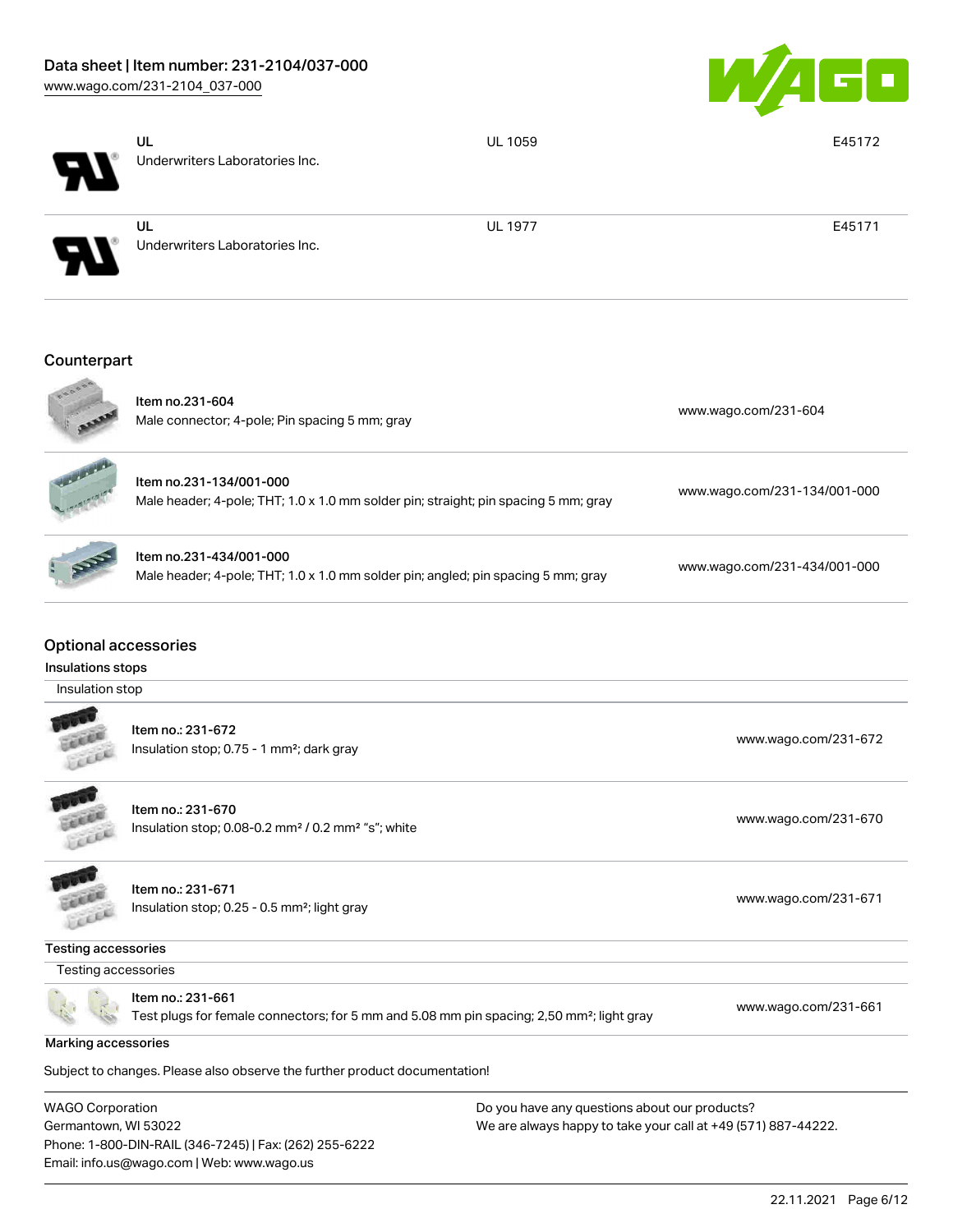Phone: 1-800-DIN-RAIL (346-7245) | Fax: (262) 255-6222

Email: info.us@wago.com | Web: www.wago.us

[www.wago.com/231-2104\\_037-000](http://www.wago.com/231-2104_037-000)



| Marking strip           |                                                                                                                                                                    |                                                               |                                  |
|-------------------------|--------------------------------------------------------------------------------------------------------------------------------------------------------------------|---------------------------------------------------------------|----------------------------------|
|                         | Item no.: 210-331/500-103                                                                                                                                          |                                                               |                                  |
|                         | Marking strips; as a DIN A4 sheet; MARKED; 1-12 (300x); Height of marker strip: 2.3 mm/0.091 in; Strip<br>length 182 mm; Horizontal marking; Self-adhesive; white  |                                                               | www.wago.com/210-331<br>/500-103 |
|                         | Item no.: 210-331/500-104                                                                                                                                          |                                                               | www.wago.com/210-331             |
|                         | Marking strips; as a DIN A4 sheet; MARKED; 13-24 (300x); Height of marker strip: 2.3 mm/0.091 in; Strip<br>length 182 mm; Horizontal marking; Self-adhesive; white |                                                               | /500-104                         |
|                         | Item no.: 210-332/500-202                                                                                                                                          |                                                               | www.wago.com/210-332             |
|                         | Marking strips; as a DIN A4 sheet; MARKED; 1-16 (160x); Height of marker strip: 3 mm; Strip length 182<br>mm; Horizontal marking; Self-adhesive; white             |                                                               | /500-202                         |
|                         | Item no.: 210-332/500-206                                                                                                                                          |                                                               | www.wago.com/210-332             |
|                         | Marking strips; as a DIN A4 sheet; MARKED; 33-48 (160x); Height of marker strip: 3 mm; Strip length<br>182 mm; Horizontal marking; Self-adhesive; white            |                                                               | /500-206                         |
|                         | Item no.: 210-332/500-205                                                                                                                                          |                                                               | www.wago.com/210-332             |
|                         | Marking strips; as a DIN A4 sheet; MARKED; 1-32 (80x); Height of marker strip: 3 mm; Strip length 182<br>mm; Horizontal marking; Self-adhesive; white              |                                                               | /500-205                         |
|                         | Item no.: 210-332/500-204                                                                                                                                          |                                                               | www.wago.com/210-332             |
|                         | Marking strips; as a DIN A4 sheet; MARKED; 17-32 (160x); Height of marker strip: 3 mm; Strip length<br>182 mm; Horizontal marking; Self-adhesive; white            |                                                               | /500-204                         |
| <b>Ferrules</b>         |                                                                                                                                                                    |                                                               |                                  |
| Ferrule                 |                                                                                                                                                                    |                                                               |                                  |
|                         | Item no.: 216-101<br>Ferrule; Sleeve for 0.5 mm <sup>2</sup> / AWG 22; uninsulated; electro-tin plated; silver-colored                                             |                                                               | www.wago.com/216-101             |
| Ť.                      | Item no.: 216-104<br>Ferrule; Sleeve for 1.5 mm <sup>2</sup> / AWG 16; uninsulated; electro-tin plated; silver-colored                                             |                                                               | www.wago.com/216-104             |
|                         |                                                                                                                                                                    |                                                               |                                  |
|                         | Item no.: 216-106<br>Ferrule; Sleeve for 2.5 mm <sup>2</sup> / AWG 14; uninsulated; electro-tin plated; silver-colored                                             |                                                               | www.wago.com/216-106             |
|                         | Item no.: 216-102<br>Ferrule; Sleeve for 0.75 mm <sup>2</sup> / AWG 20; uninsulated; electro-tin plated; silver-colored                                            |                                                               | www.wago.com/216-102             |
|                         | Item no.: 216-103                                                                                                                                                  |                                                               |                                  |
|                         | Ferrule; Sleeve for 1 mm <sup>2</sup> / AWG 18; uninsulated; electro-tin plated                                                                                    |                                                               | www.wago.com/216-103             |
|                         | Item no.: 216-123<br>Ferrule; Sleeve for 1 mm <sup>2</sup> / AWG 18; uninsulated; electro-tin plated; silver-colored                                               |                                                               | www.wago.com/216-123             |
|                         | Item no.: 216-122                                                                                                                                                  |                                                               | www.wago.com/216-122             |
|                         | Ferrule; Sleeve for 0.75 mm <sup>2</sup> / AWG 20; uninsulated; electro-tin plated; silver-colored                                                                 |                                                               |                                  |
|                         | Item no.: 216-124<br>Ferrule; Sleeve for 1.5 mm <sup>2</sup> / AWG 16; uninsulated; electro-tin plated                                                             |                                                               | www.wago.com/216-124             |
|                         | Item no.: 216-142<br>Ferrule; Sleeve for 0.75 mm <sup>2</sup> / 18 AWG; uninsulated; electro-tin plated; electrolytic copper; gastight                             |                                                               | www.wago.com/216-142             |
|                         | Subject to changes. Please also observe the further product documentation!                                                                                         |                                                               |                                  |
| <b>WAGO Corporation</b> |                                                                                                                                                                    | Do you have any questions about our products?                 |                                  |
| Germantown, WI 53022    |                                                                                                                                                                    | We are always happy to take your call at +49 (571) 887-44222. |                                  |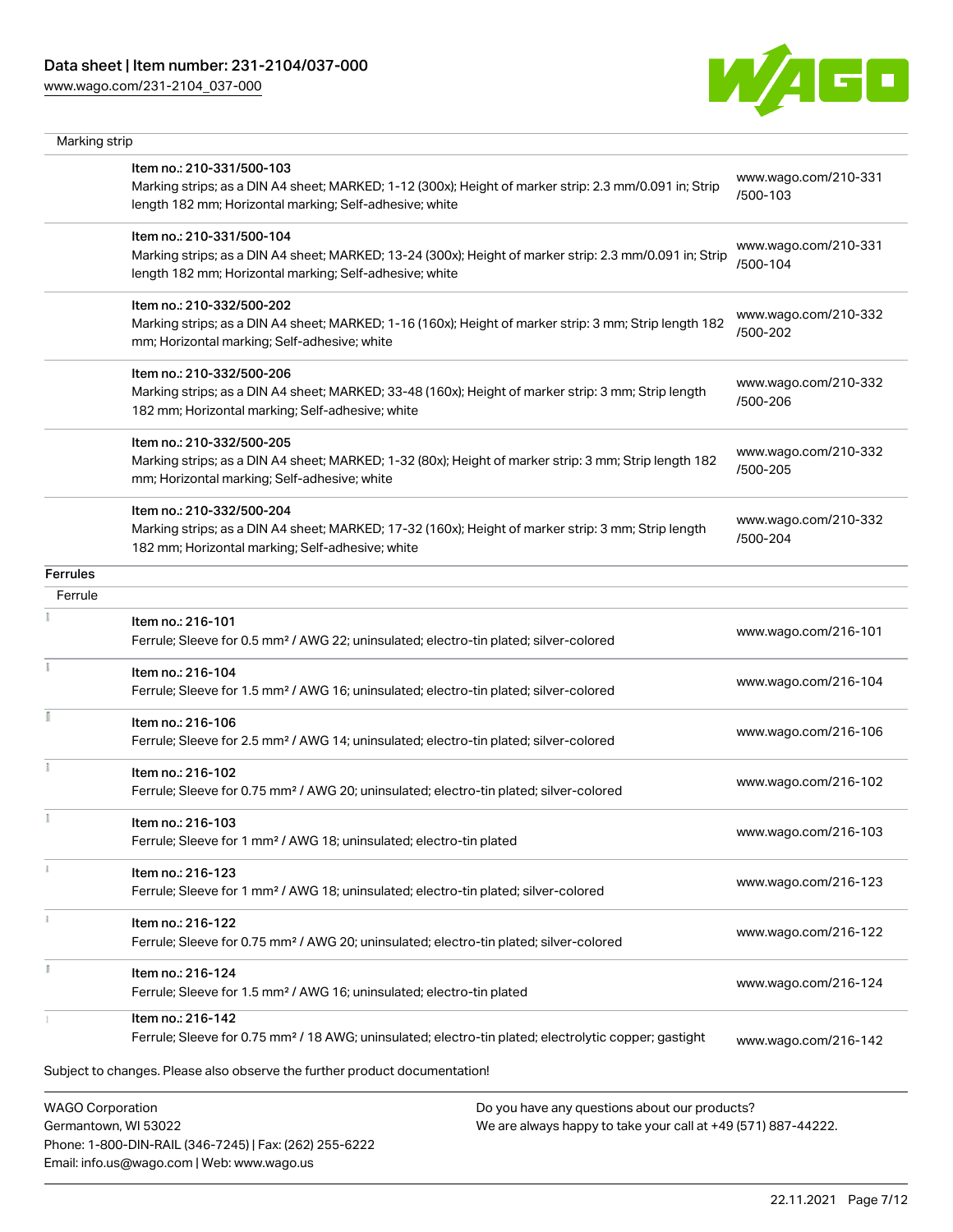## Data sheet | Item number: 231-2104/037-000

[www.wago.com/231-2104\\_037-000](http://www.wago.com/231-2104_037-000)



crimped; acc. to DIN 46228, Part 1/08.92

|   | Item no.: 216-132<br>Ferrule; Sleeve for 0.34 mm <sup>2</sup> / AWG 24; uninsulated; electro-tin plated                                                                                           | www.wago.com/216-132 |
|---|---------------------------------------------------------------------------------------------------------------------------------------------------------------------------------------------------|----------------------|
|   | Item no.: 216-121<br>Ferrule; Sleeve for 0.5 mm <sup>2</sup> / AWG 22; uninsulated; electro-tin plated; silver-colored                                                                            | www.wago.com/216-121 |
|   | Item no.: 216-143<br>Ferrule; Sleeve for 1 mm <sup>2</sup> / AWG 18; uninsulated; electro-tin plated; electrolytic copper; gastight<br>crimped; acc. to DIN 46228, Part 1/08.92                   | www.wago.com/216-143 |
| 1 | Item no.: 216-131<br>Ferrule; Sleeve for 0.25 mm <sup>2</sup> / AWG 24; uninsulated; electro-tin plated; silver-colored                                                                           | www.wago.com/216-131 |
|   | Item no.: 216-141<br>Ferrule; Sleeve for 0.5 mm <sup>2</sup> / 20 AWG; uninsulated; electro-tin plated; electrolytic copper; gastight<br>crimped; acc. to DIN 46228, Part 1/08.92                 | www.wago.com/216-141 |
|   | Item no.: 216-152<br>Ferrule; Sleeve for 0.34 mm <sup>2</sup> / AWG 24; uninsulated; electro-tin plated                                                                                           | www.wago.com/216-152 |
|   | Item no.: 216-203<br>Ferrule; Sleeve for 1 mm <sup>2</sup> / AWG 18; insulated; electro-tin plated; red                                                                                           | www.wago.com/216-203 |
|   | Item no.: 216-202<br>Ferrule; Sleeve for 0.75 mm <sup>2</sup> / 18 AWG; insulated; electro-tin plated; gray                                                                                       | www.wago.com/216-202 |
|   | Item no.: 216-151<br>Ferrule; Sleeve for 0.25 mm <sup>2</sup> / AWG 24; uninsulated; electro-tin plated                                                                                           | www.wago.com/216-151 |
| Â | Item no.: 216-204<br>Ferrule; Sleeve for 1.5 mm <sup>2</sup> / AWG 16; insulated; electro-tin plated; black                                                                                       | www.wago.com/216-204 |
|   | Item no.: 216-144<br>Ferrule; Sleeve for 1.5 mm <sup>2</sup> / AWG 16; uninsulated; electro-tin plated; electrolytic copper; gastight<br>crimped; acc. to DIN 46228, Part 1/08.92; silver-colored | www.wago.com/216-144 |
|   | Item no.: 216-201<br>Ferrule; Sleeve for 0.5 mm <sup>2</sup> / 20 AWG; insulated; electro-tin plated; white                                                                                       | www.wago.com/216-201 |
|   | Item no.: 216-223<br>Ferrule; Sleeve for 1 mm <sup>2</sup> / AWG 18; insulated; electro-tin plated; red                                                                                           | www.wago.com/216-223 |
|   | Item no.: 216-241<br>Ferrule; Sleeve for 0.5 mm <sup>2</sup> / 20 AWG; insulated; electro-tin plated; electrolytic copper; gastight<br>crimped; acc. to DIN 46228, Part 4/09.90; white            | www.wago.com/216-241 |
|   | Item no.: 216-242<br>Ferrule; Sleeve for 0.75 mm <sup>2</sup> / 18 AWG; insulated; electro-tin plated; electrolytic copper; gastight<br>crimped; acc. to DIN 46228, Part 4/09.90; gray            | www.wago.com/216-242 |
|   | Item no.: 216-222<br>Ferrule; Sleeve for 0.75 mm <sup>2</sup> / 18 AWG; insulated; electro-tin plated; gray                                                                                       | www.wago.com/216-222 |
|   | Item no.: 216-221<br>Ferrule; Sleeve for 0.5 mm <sup>2</sup> / 20 AWG; insulated; electro-tin plated; white                                                                                       | www.wago.com/216-221 |

Subject to changes. Please also observe the further product documentation!

WAGO Corporation Germantown, WI 53022 Phone: 1-800-DIN-RAIL (346-7245) | Fax: (262) 255-6222 Email: info.us@wago.com | Web: www.wago.us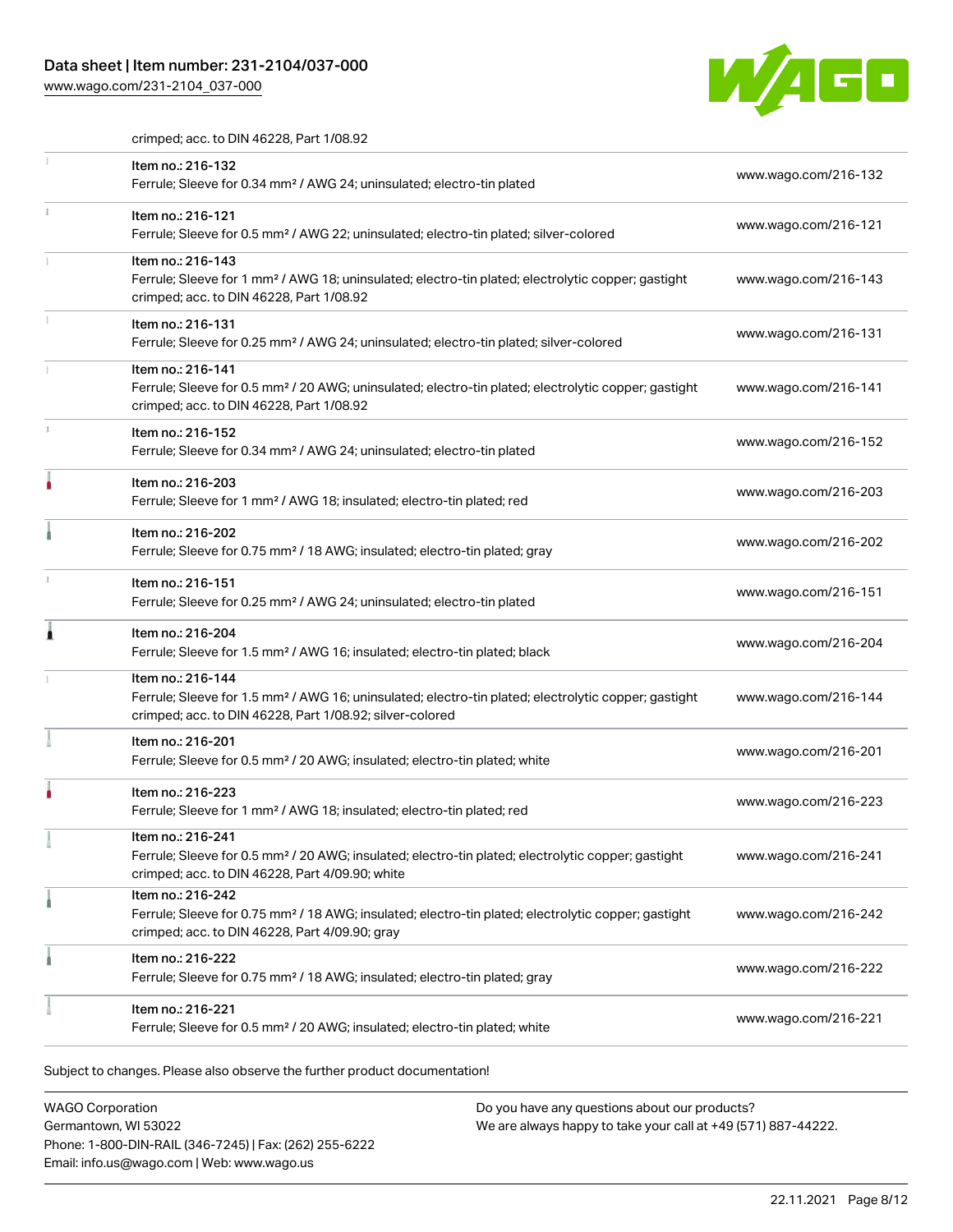## Data sheet | Item number: 231-2104/037-000

[www.wago.com/231-2104\\_037-000](http://www.wago.com/231-2104_037-000)



| Item no.: 216-224<br>Ferrule; Sleeve for 1.5 mm <sup>2</sup> / AWG 16; insulated; electro-tin plated; black                                                                            | www.wago.com/216-224                                                                                                                                                                                                                                                                                                              |
|----------------------------------------------------------------------------------------------------------------------------------------------------------------------------------------|-----------------------------------------------------------------------------------------------------------------------------------------------------------------------------------------------------------------------------------------------------------------------------------------------------------------------------------|
| Item no.: 216-243<br>acc. to DIN 46228, Part 4/09.90; red                                                                                                                              |                                                                                                                                                                                                                                                                                                                                   |
| Item no.: 216-244<br>Ferrule; Sleeve for 1.5 mm <sup>2</sup> / AWG 16; insulated; electro-tin plated; electrolytic copper; gastight<br>crimped; acc. to DIN 46228, Part 4/09.90; black | www.wago.com/216-244                                                                                                                                                                                                                                                                                                              |
| Item no.: 216-263<br>acc. to DIN 46228, Part 4/09.90; red                                                                                                                              |                                                                                                                                                                                                                                                                                                                                   |
| Item no.: 216-264<br>Ferrule; Sleeve for 1.5 mm <sup>2</sup> / AWG 16; insulated; electro-tin plated; electrolytic copper; gastight<br>crimped; acc. to DIN 46228, Part 4/09.90; black | www.wago.com/216-264                                                                                                                                                                                                                                                                                                              |
| Item no.: 216-284<br>Ferrule; Sleeve for 1.5 mm <sup>2</sup> / AWG 16; insulated; electro-tin plated; electrolytic copper; gastight<br>crimped; acc. to DIN 46228, Part 4/09.90; black | www.wago.com/216-284                                                                                                                                                                                                                                                                                                              |
| Item no.: 216-262<br>Ferrule; Sleeve for 0.75 mm <sup>2</sup> / 18 AWG; insulated; electro-tin plated; electrolytic copper; gastight<br>crimped; acc. to DIN 46228, Part 4/09.90; gray | www.wago.com/216-262                                                                                                                                                                                                                                                                                                              |
| Item no.: 216-301<br>Ferrule; Sleeve for 0.25 mm <sup>2</sup> / AWG 24; insulated; electro-tin plated; yellow                                                                          | www.wago.com/216-301                                                                                                                                                                                                                                                                                                              |
| Item no.: 216-321<br>Ferrule; Sleeve for 0.25 mm <sup>2</sup> / AWG 24; insulated; electro-tin plated; yellow                                                                          | www.wago.com/216-321                                                                                                                                                                                                                                                                                                              |
| Item no.: 216-322<br>Ferrule; Sleeve for 0.34 mm <sup>2</sup> / 22 AWG; insulated; electro-tin plated; green                                                                           | www.wago.com/216-322                                                                                                                                                                                                                                                                                                              |
| Item no.: 216-302<br>Ferrule; Sleeve for 0.34 mm <sup>2</sup> / 22 AWG; insulated; electro-tin plated; light turquoise                                                                 | www.wago.com/216-302                                                                                                                                                                                                                                                                                                              |
|                                                                                                                                                                                        |                                                                                                                                                                                                                                                                                                                                   |
| Item no.: 734-328<br>Strain relief plate; gray                                                                                                                                         | www.wago.com/734-328                                                                                                                                                                                                                                                                                                              |
|                                                                                                                                                                                        |                                                                                                                                                                                                                                                                                                                                   |
|                                                                                                                                                                                        |                                                                                                                                                                                                                                                                                                                                   |
| Item no.: 209-130<br>Operating tool; suitable for 264, 280 and 281 Series; 1-way; of insulating material; white                                                                        | www.wago.com/209-130                                                                                                                                                                                                                                                                                                              |
| Item no.: 210-657<br>Operating tool; Blade: 3.5 x 0.5 mm; with a partially insulated shaft; short; multicoloured                                                                       | www.wago.com/210-657                                                                                                                                                                                                                                                                                                              |
| Item no.: 210-720<br>Operating tool; Blade: 3.5 x 0.5 mm; with a partially insulated shaft; multicoloured                                                                              | www.wago.com/210-720                                                                                                                                                                                                                                                                                                              |
|                                                                                                                                                                                        | Ferrule; Sleeve for 1 mm <sup>2</sup> / AWG 18; insulated; electro-tin plated; electrolytic copper; gastight crimped; www.wago.com/216-243<br>Ferrule; Sleeve for 1 mm <sup>2</sup> / AWG 18; insulated; electro-tin plated; electrolytic copper; gastight crimped; www.wago.com/216-263<br>Strain relief plate<br>Operating tool |

Subject to changes. Please also observe the further product documentation!

| <b>WAGO Corporation</b>                                | Do you have any questions about our products?                 |
|--------------------------------------------------------|---------------------------------------------------------------|
| Germantown, WI 53022                                   | We are always happy to take your call at +49 (571) 887-44222. |
| Phone: 1-800-DIN-RAIL (346-7245)   Fax: (262) 255-6222 |                                                               |
| Email: info.us@wago.com   Web: www.wago.us             |                                                               |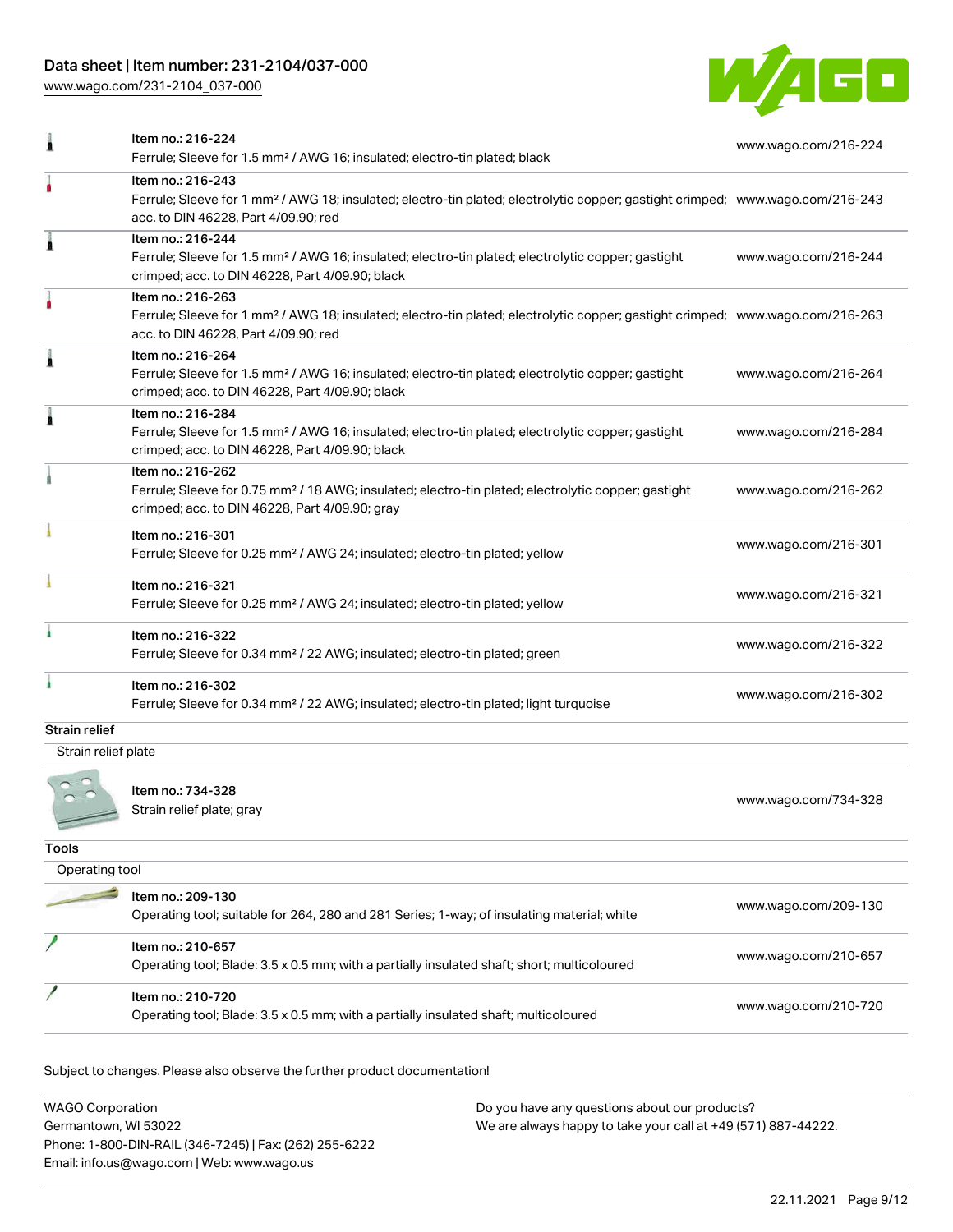## Data sheet | Item number: 231-2104/037-000

[www.wago.com/231-2104\\_037-000](http://www.wago.com/231-2104_037-000)



| Item no.: 280-432<br>Operating tool; made of insulating material; 2-way; white | www.wago.com/280-432 |
|--------------------------------------------------------------------------------|----------------------|
| Item no.: 280-434<br>Operating tool; made of insulating material; 4-way        | www.wago.com/280-434 |
| Item no.: 280-437<br>Operating tool; made of insulating material; 7-way        | www.wago.com/280-437 |
| Item no.: 280-440<br>Operating tool; made of insulating material; 10-way       | www.wago.com/280-440 |
| Item no.: 280-435<br>Operating tool; made of insulating material; 5-way; gray  | www.wago.com/280-435 |
| Item no.: 280-436<br>Operating tool; made of insulating material; 6-way        | www.wago.com/280-436 |
| Item no.: 280-438<br>Operating tool; made of insulating material; 8-way        | www.wago.com/280-438 |
| Item no.: 280-433<br>Operating tool; made of insulating material; 3-way        | www.wago.com/280-433 |

### **Downloads** Documentation

| <b>Additional Information</b>      |            | pdf<br>2.0 MB | Download |
|------------------------------------|------------|---------------|----------|
| Technical explanations             | 2019 Apr 3 |               |          |
|                                    |            |               |          |
| <b>CAD files</b>                   |            |               |          |
| CAD data                           |            |               |          |
| 2D/3D Models 231-2104/037-000      |            | <b>URL</b>    | Download |
| <b>CAE</b> data                    |            |               |          |
| EPLAN Data Portal 231-2104/037-000 |            | <b>URL</b>    | Download |
| ZUKEN Portal 231-2104/037-000      |            | <b>URL</b>    | Download |
| EPLAN Data Portal 231-2104/037-000 |            | <b>URL</b>    | Download |

Subject to changes. Please also observe the further product documentation!

WAGO Corporation Germantown, WI 53022 Phone: 1-800-DIN-RAIL (346-7245) | Fax: (262) 255-6222 Email: info.us@wago.com | Web: www.wago.us Do you have any questions about our products? We are always happy to take your call at +49 (571) 887-44222.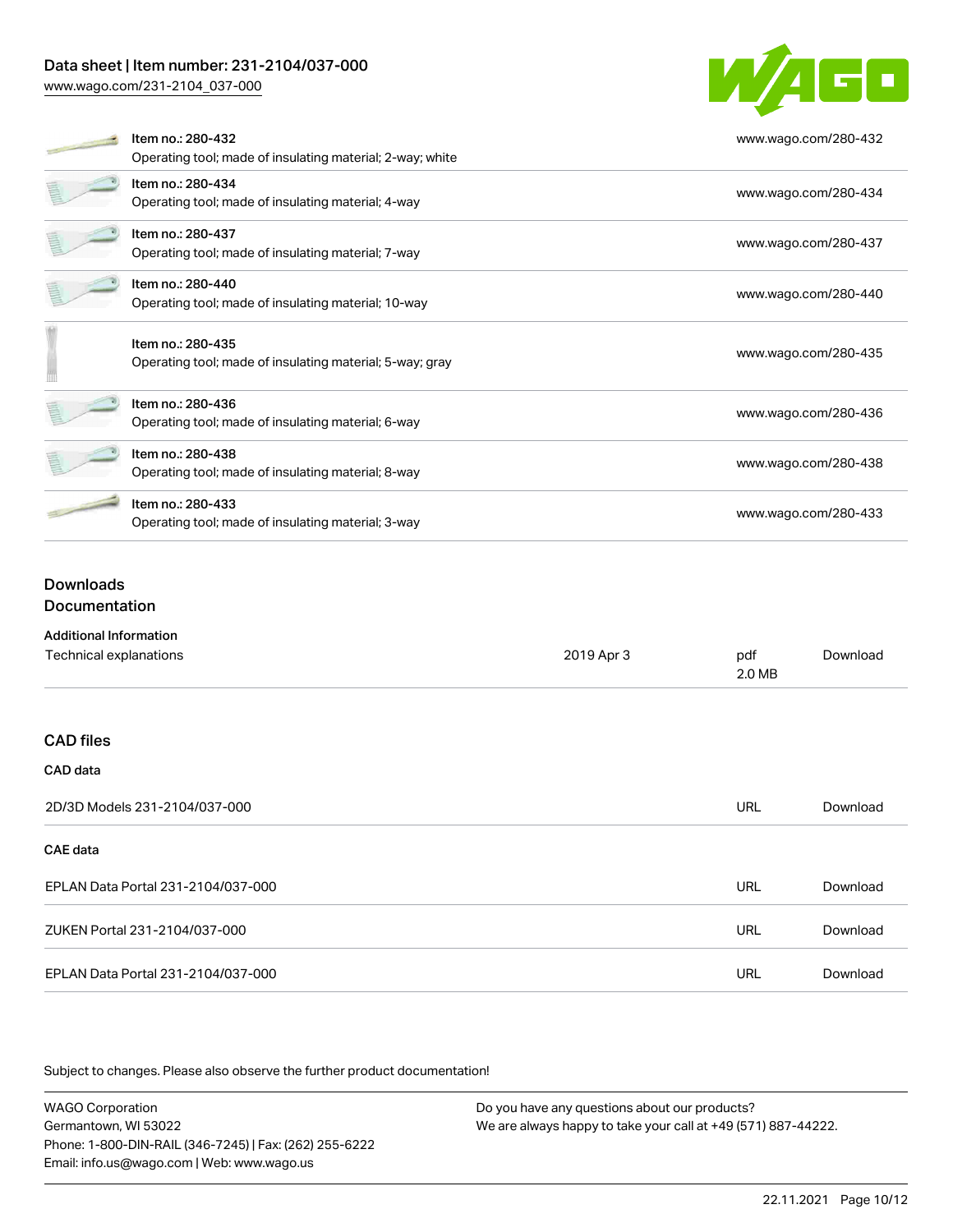

#### Environmental Product Compliance

#### Compliance Search

| Environmental Product Compliance 231-2104/037-000                                                       | URL | Download |
|---------------------------------------------------------------------------------------------------------|-----|----------|
| 2-conductor female connector; Push-in CAGE CLAMP <sup>®</sup> ; 2.5 mm <sup>2</sup> ; Pin spacing 5 mm; |     |          |
| 4-pole; Lateral locking levers; 2,50 mm <sup>2</sup> ; gray                                             |     |          |

#### Installation Notes

#### Conductor termination

Operating Push-in CAGE CLAMP® is easy, fast and identical to that of CAGE CLAMP®. The screwdriver is fully inserted into the operating slot, holding Push-in CAGE CLAMP® open. After the conductor has been inserted into the clamping unit and the screwdriver been withdrawn, the conductor is clamped safely. Solid and fine-stranded conductors < 0.5 mm² (20 AWG) are terminated and removed using a screwdriver.

Conductor termination

Subject to changes. Please also observe the further product documentation!

WAGO Corporation Germantown, WI 53022 Phone: 1-800-DIN-RAIL (346-7245) | Fax: (262) 255-6222 Email: info.us@wago.com | Web: www.wago.us